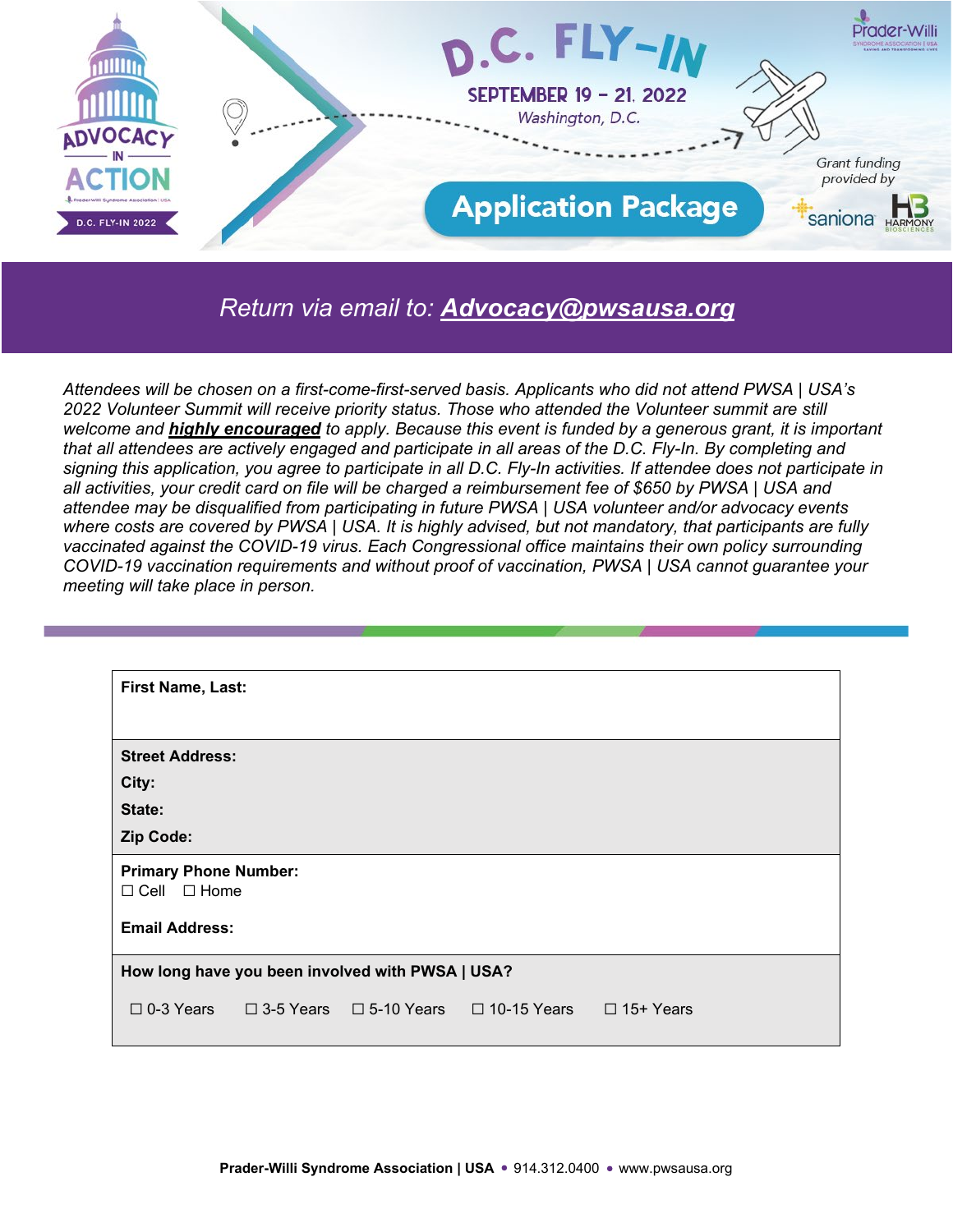

| Please indicate at least one or more areas where you have helped PWSA   USA:                                       |  |  |  |  |
|--------------------------------------------------------------------------------------------------------------------|--|--|--|--|
| $\Box$ Projects<br>$\Box$ Fundraising<br>$\Box$ Parent Mentor<br>$\Box$ Advocacy<br>$\Box$ Administration/Clerical |  |  |  |  |
| $\Box$ Education/Awareness<br>$\Box$ Public Relations/Communications/Marketing<br>$\Box$ Leadership                |  |  |  |  |
| $\Box$ Accounting<br>$\Box$ Graphic Design<br>□ Special Events<br>$\Box$ Other:                                    |  |  |  |  |
| If you are selected to participate in the first D.C. Fly-In, what do you hope to achieve?                          |  |  |  |  |
| $\Box$ How to speak with my elected official $\Box$ How to best advocate for my loved one with PWS                 |  |  |  |  |
| $\Box$ How to create, promote, and complete awareness/advocacy campaigns                                           |  |  |  |  |
| $\Box$ Opportunity to share "my" story                                                                             |  |  |  |  |
| $\Box$ Other:                                                                                                      |  |  |  |  |
|                                                                                                                    |  |  |  |  |
|                                                                                                                    |  |  |  |  |
|                                                                                                                    |  |  |  |  |

# *D.C. Fly-In Air Travel & Hotel Information*

| Name (legal name on driver's license): |
|----------------------------------------|
|                                        |
| <b>Street Address:</b>                 |
| City:                                  |
| State:                                 |
| Zip Code:                              |
| <b>Primary Phone Number:</b>           |
| $\Box$ Cell $\Box$ Home                |
| <b>Email Address:</b>                  |
| Date of Birth:                         |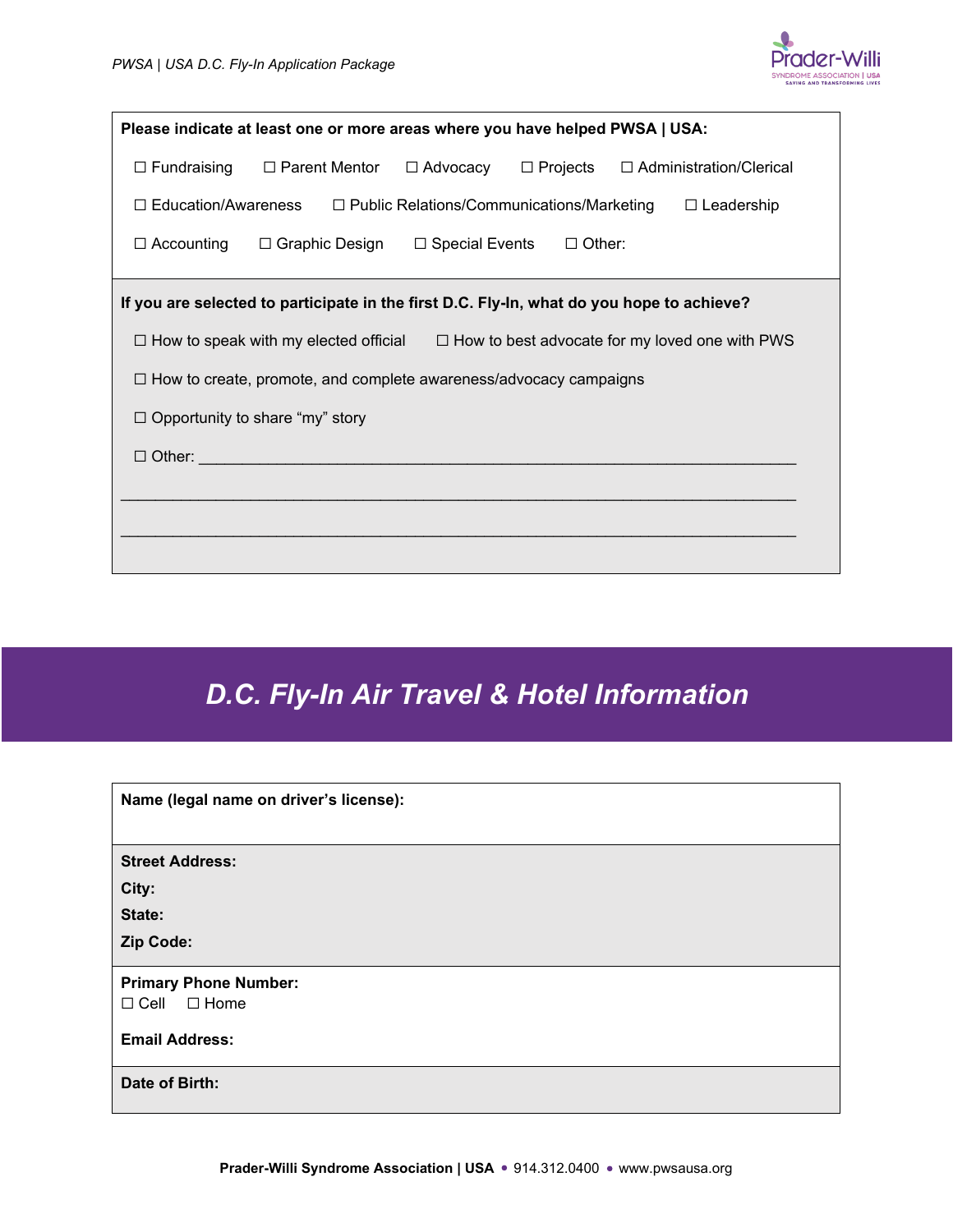

| <b>Nearest Major Airport:</b>                                                                                                                                                                                                                                                                                                                                                                                                                         |  |               |              |  |  |
|-------------------------------------------------------------------------------------------------------------------------------------------------------------------------------------------------------------------------------------------------------------------------------------------------------------------------------------------------------------------------------------------------------------------------------------------------------|--|---------------|--------------|--|--|
| Flights will be scheduled to arrive on September 19, 2022, and depart on September 21, 2022                                                                                                                                                                                                                                                                                                                                                           |  |               |              |  |  |
| Please indicate the best time of day to travel:                                                                                                                                                                                                                                                                                                                                                                                                       |  |               |              |  |  |
| □ Afternoon □ Evening<br>$\Box$ Morning                                                                                                                                                                                                                                                                                                                                                                                                               |  |               |              |  |  |
|                                                                                                                                                                                                                                                                                                                                                                                                                                                       |  | $\Box$ No     |              |  |  |
| Airline Rewards Number: <u>Dental Barner and Charles and Charles and Charles and Charles and Charles and Charles and Charles and Charles and Charles and Charles and Charles and Charles and Charles and Charles and Charles and</u>                                                                                                                                                                                                                  |  |               |              |  |  |
| Notes: Notes: Notes: Notes: Notes: Notes: Notes: Notes: Notes: Notes: Notes: Notes: Notes: Notes: No                                                                                                                                                                                                                                                                                                                                                  |  |               |              |  |  |
|                                                                                                                                                                                                                                                                                                                                                                                                                                                       |  |               |              |  |  |
| <b>Hotel Room Request:</b>                                                                                                                                                                                                                                                                                                                                                                                                                            |  |               |              |  |  |
| Unless otherwise specified, all rooms will be double occupancy. Single room are subject to a \$150<br>p/night surcharge, which will be collected at the time of booking. If you have a person with whom you<br>would prefer to share a room with, please insert their name below. Otherwise, a roommate will be<br>assigned to you. If you are bringing family members, you must do so at your own expense and advise<br>PWSA   USA in writing below: |  |               |              |  |  |
|                                                                                                                                                                                                                                                                                                                                                                                                                                                       |  |               |              |  |  |
| $\Box$ I prefer Single Occupancy (this will include a \$150 p/night surcharge)                                                                                                                                                                                                                                                                                                                                                                        |  |               |              |  |  |
| $\Box$ I will be bringing additional family members (please fill out their information below)<br>Travel, lodging, and meals paid for at your own expense                                                                                                                                                                                                                                                                                              |  |               |              |  |  |
| Child's Name:                                                                                                                                                                                                                                                                                                                                                                                                                                         |  |               |              |  |  |
| Child's Age:<br>Will they be attending the D.C. Fly-In Dinner?                                                                                                                                                                                                                                                                                                                                                                                        |  | $\square$ YES | $\square$ NO |  |  |
| Child's Name:<br>Child's Age:<br>Will they be attending the D.C. Fly-In Dinner?                                                                                                                                                                                                                                                                                                                                                                       |  | $\square$ YES | $\Box$ NO    |  |  |
| Additional Family Member's Name:<br>Relationship:                                                                                                                                                                                                                                                                                                                                                                                                     |  |               | $\Box$ NO    |  |  |
| Will they be attending the D.C. Fly-In Dinner?                                                                                                                                                                                                                                                                                                                                                                                                        |  | $\square$ YES |              |  |  |
| Additional Family Member's Name:<br>Relationship:<br>Will they be attending the D.C. Fly-In Dinner?                                                                                                                                                                                                                                                                                                                                                   |  | $\square$ YES | $\Box$ NO    |  |  |
| (Please also include your family member's dietary restrictions in the next section)                                                                                                                                                                                                                                                                                                                                                                   |  |               |              |  |  |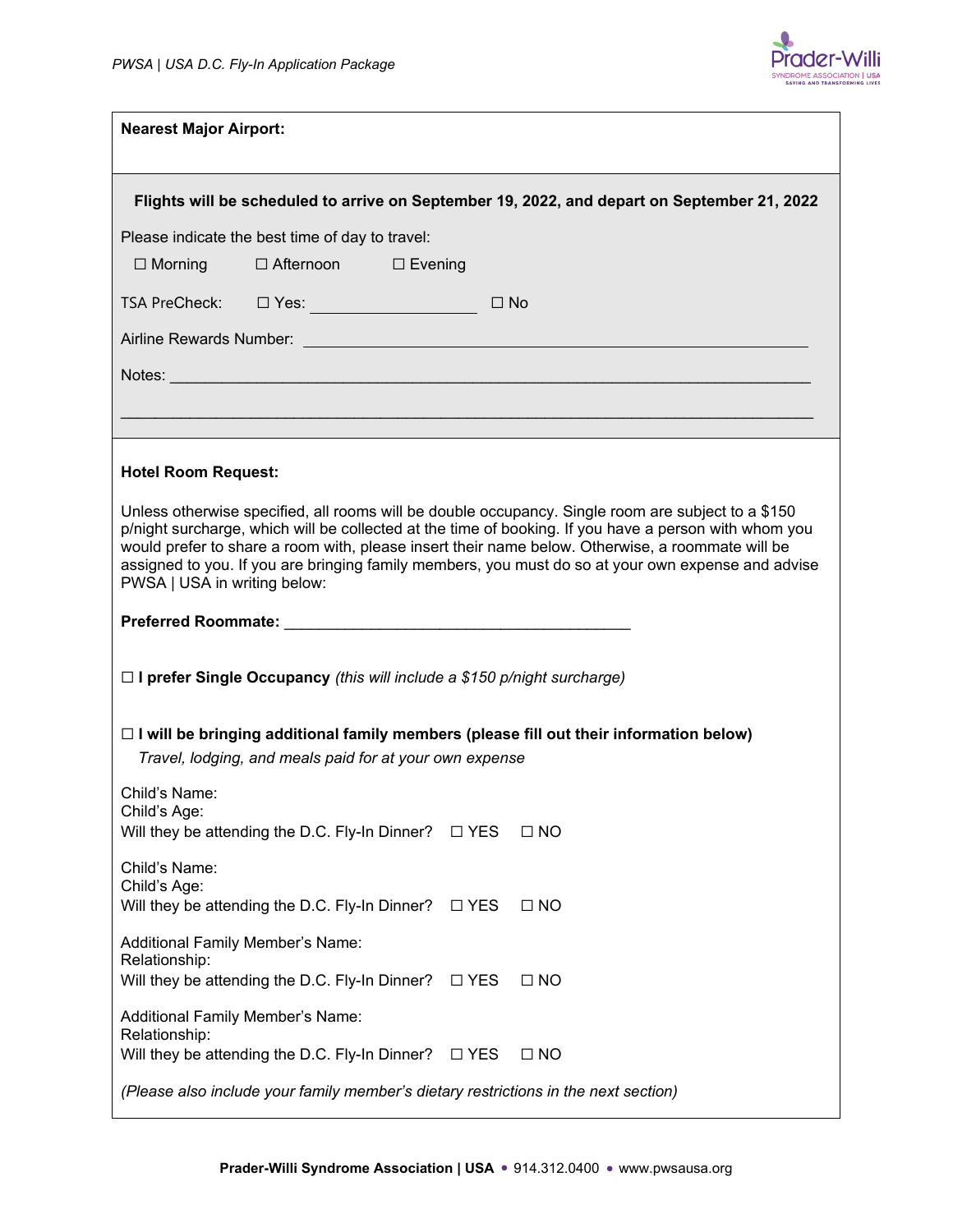

*I do hereby hold PWSA | USA harmless from any liability, whether civil or criminal, that may arise as a result of attending the D.C. Fly-In. I further hold harmless any individual, agency, business, or corporation that provides information, accommodations, food, and activities to PWSA | USA during the D.C. Fly-In. I do hereby agree to participate in all D.C. Fly-In activities. In the event I attend and do not participate in all D.C. Fly-In activities, I understand that PWSA | USA will charge my credit card on file in the amount of \$650 to reimburse PWSA | USA for expenses. Furthermore, I understand that not participating in the D.C. Fly-In may disqualify me from participating in future PWSA | USA volunteer events where costs are covered by PWSA | USA.*

**Signature:** \_\_\_\_\_\_\_\_\_\_\_\_\_\_\_\_\_\_\_\_\_\_\_\_\_\_\_\_\_\_\_\_\_ **Date:** \_\_\_\_\_\_\_\_\_\_\_\_\_\_\_\_\_\_\_\_\_\_\_\_\_\_

### *Dietary Restrictions*

*(PWSA | USA will make every effort to accommodate dietary restrictions, but cannot guarantee all requests will be granted)* 

| Please indicate any dietary restrictions for yourself below: |                                                                                         |              |                   |             |  |  |  |
|--------------------------------------------------------------|-----------------------------------------------------------------------------------------|--------------|-------------------|-------------|--|--|--|
| $\Box$ Gluten Free                                           | □ Dairy Free                                                                            | $\Box$ Vegan | $\Box$ Vegetarian | $\Box$ Keto |  |  |  |
| $\Box$ Other:                                                |                                                                                         |              |                   |             |  |  |  |
|                                                              |                                                                                         |              |                   |             |  |  |  |
|                                                              | Please indicate any dietary restrictions for your family members below (if applicable): |              |                   |             |  |  |  |
| <b>Child's Name:</b>                                         |                                                                                         |              |                   |             |  |  |  |
| $\Box$ Gluten Free                                           | □ Dairy Free                                                                            | $\Box$ Vegan | □ Vegetarian      | $\Box$ Keto |  |  |  |
| $\Box$ Other:                                                |                                                                                         |              |                   |             |  |  |  |
| <b>Child's Name:</b>                                         |                                                                                         |              |                   |             |  |  |  |
| $\Box$ Gluten Free                                           | □ Dairy Free                                                                            | $\Box$ Vegan | $\Box$ Vegetarian | $\Box$ Keto |  |  |  |
| $\Box$ Other:                                                |                                                                                         |              |                   |             |  |  |  |
| <b>Additional Family Member's Name:</b>                      |                                                                                         |              |                   |             |  |  |  |
| $\Box$ Gluten Free                                           | □ Dairy Free                                                                            | $\Box$ Vegan | □ Vegetarian      | $\Box$ Keto |  |  |  |
| $\Box$ Other:                                                |                                                                                         |              |                   |             |  |  |  |
| <b>Additional Family Member's Name:</b>                      |                                                                                         |              |                   |             |  |  |  |
| $\Box$ Gluten Free                                           | $\Box$ Dairy Free                                                                       | $\Box$ Vegan | $\Box$ Vegetarian | $\Box$ Keto |  |  |  |
| $\Box$ Other:                                                |                                                                                         |              |                   |             |  |  |  |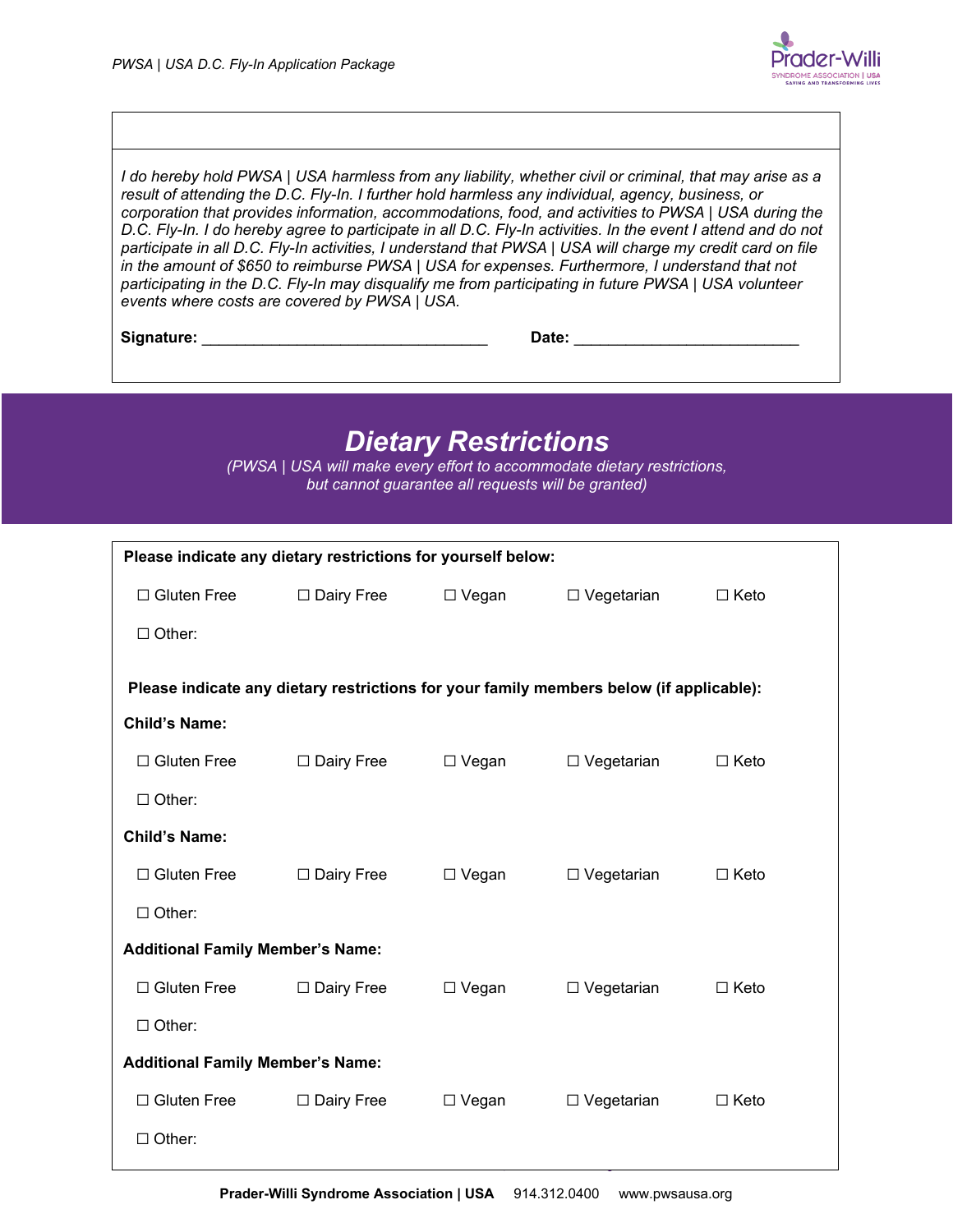

## *Credit Card Authorization Form*

*Please complete all fields below*

*(If you are uncomfortable providing your credit card information below, please call Kristen Starkey at 941-487-6727 to provide your information over the phone)*

| <b>Card Type:</b>                        | ⊟ Visa | $\Box$ Mastercard $\Box$ American Express $\Box$ Discover                             |                                                                                                                |
|------------------------------------------|--------|---------------------------------------------------------------------------------------|----------------------------------------------------------------------------------------------------------------|
|                                          |        |                                                                                       |                                                                                                                |
|                                          |        |                                                                                       |                                                                                                                |
| Expiration Date: _______________________ |        |                                                                                       |                                                                                                                |
| CVV:                                     |        |                                                                                       |                                                                                                                |
|                                          |        |                                                                                       |                                                                                                                |
| <b>Billing Address</b>                   |        |                                                                                       |                                                                                                                |
|                                          |        |                                                                                       |                                                                                                                |
|                                          |        |                                                                                       |                                                                                                                |
|                                          |        |                                                                                       |                                                                                                                |
| State: ____________________              |        |                                                                                       |                                                                                                                |
| Zip Code: __________________             |        |                                                                                       |                                                                                                                |
|                                          |        |                                                                                       |                                                                                                                |
| PWSA   USA for D.C. Fly-In expenses.     |        | In the event I attend and do not participate in all D.C. Fly-In activities, I, ______ | understand that PWSA   USA will charge my credit card on file in the amount of \$650.00 to reimburse           |
|                                          |        |                                                                                       | Date: Note: Note: Note: Note: Note: Note: Note: Note: Note: Note: Note: Note: Note: Note: Note: Note: Note: No |
|                                          |        |                                                                                       |                                                                                                                |
|                                          |        |                                                                                       |                                                                                                                |
|                                          |        |                                                                                       |                                                                                                                |